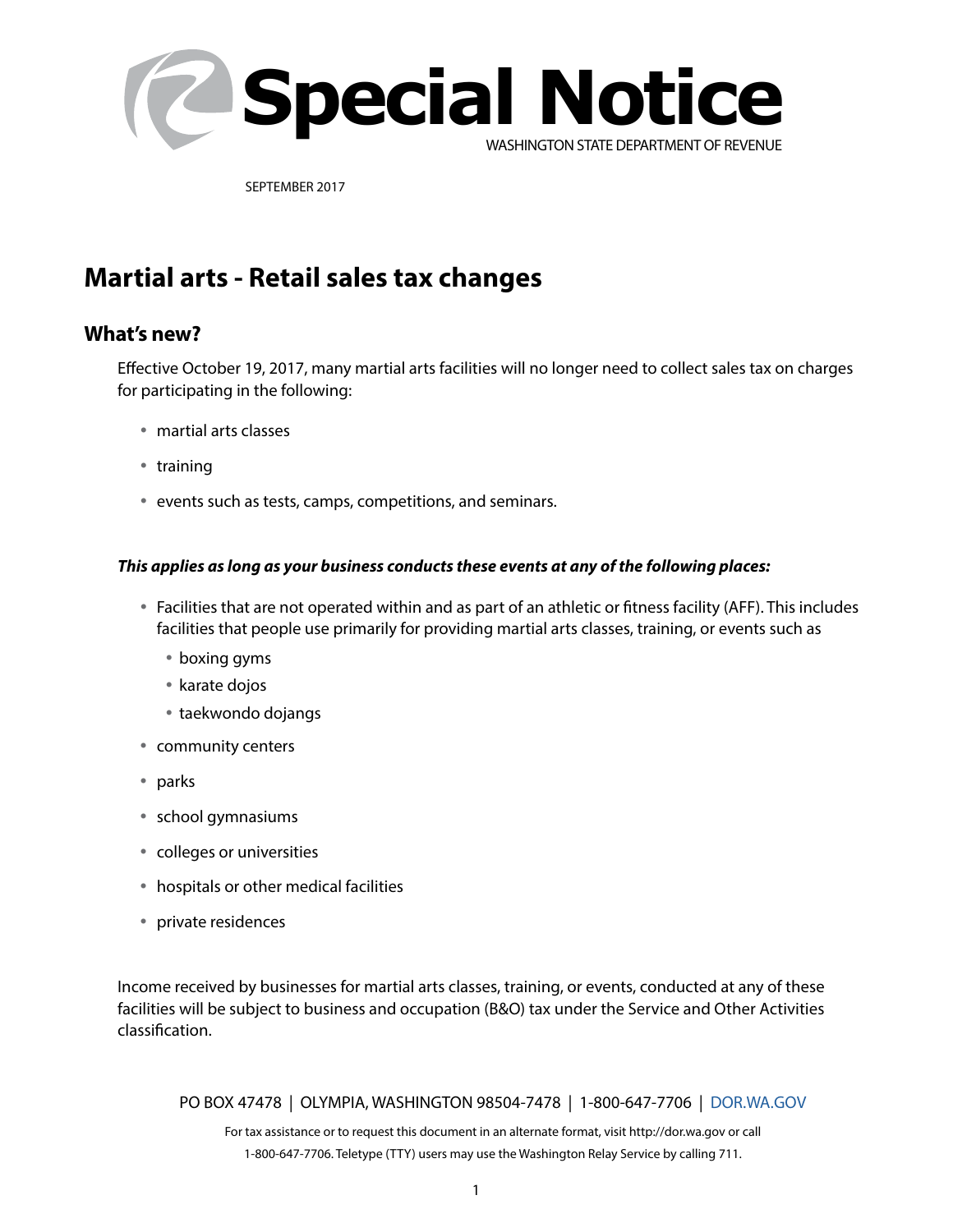### **Which martial arts classes continue to be subject to sales tax?**

You need to collect sales tax on income from participating in martial arts classes, training, or events that take place at an "athletic or fitness facility" (AFF). This income is subject to B&O tax under the Retailing classification.

### **What about other sales?**

You need to collect sales tax on merchandise sales and martial arts equipment sales. This income is subject to B&O tax under the Retailing classification.

# **What is an 'athletic or fitness facility'?**

Beginning October 19, 2017, the law defines an AFF as:

[A]n indoor or outdoor facility or portion of a facility that is primarily used for: Exercise classes; strength and conditioning programs; personal training services; tennis, racquetball, handball, squash, or pickleball; or other activities requiring the use of exercise or strength training equipment, such as treadmills, elliptical machines, stair climbers, stationary cycles, rowing machines, pilates equipment, balls, climbing ropes, jump ropes, and weightlifting equipment.

## **What does 'martial arts' mean?**

Martial arts means any of the various systems of training for physical combat or self-defense. Martial arts includes, but is not limited to:

| • karate    | • kung fu       | • taekwondo          |
|-------------|-----------------|----------------------|
| • krav mage | • boxing        | • kickboxing         |
| • jujitsu   | • shootfighting | wrestling            |
| • aikido    | • judo          | • hapkido            |
| • kendo     | • tai chi       | • mixed martial arts |
|             |                 |                      |

## **When do I stop collecting sales tax?**

#### *One-time events*

You need to collect sales tax on one-time event charges if the event occurs before October 19, 2017. You do not need to collect sales tax charges for one-time events that occur on or after October 19, 2017.